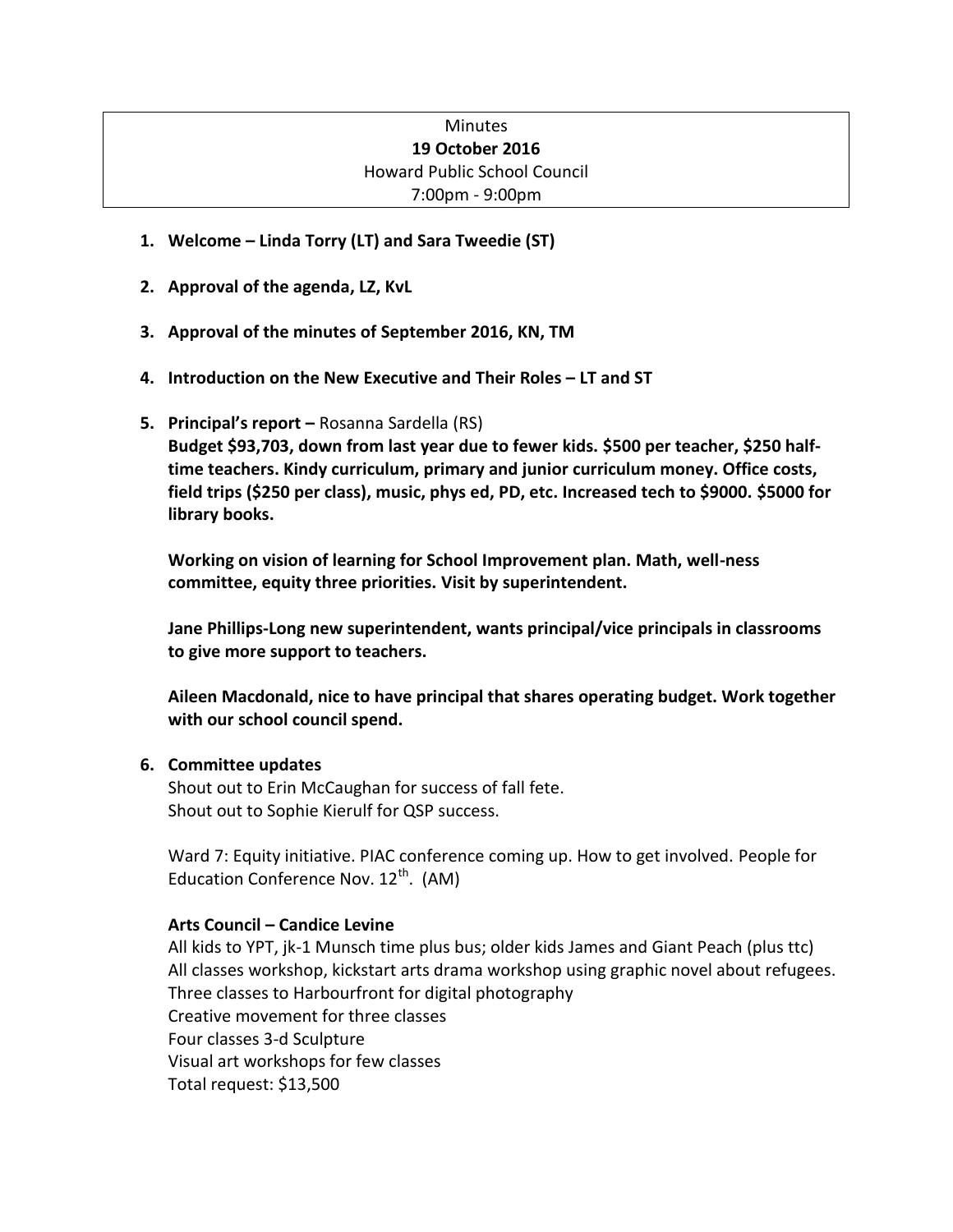Music – Linda Torry for Wendy Spademan k-gr 6 including choir. \$5700 Accompanist for choir, instrument repair, new ukuleles, Kiwanis fees and bussing. Replacing choir shirts.

Ask for piano repairs, Heinzman piano, taken apart and put back together. \$15,000, TDSB will pay \$5000. Ask for \$10,000.

Update on Marlies game. Need volunteer to help with tickets. December 4, 3 pm game.

#### **Technology -- Dorothy Chen**

\$11,000. Chromebooks for library (top up to full set). Tech tubs with i-pads for teachers to book Headphones with microphones for dictation Headphones for i-pads/chrome books. Green screen for video editing.

#### **Sports Council – Kathy Narraway**

Thanks to Ms Ringler and Mme Gaudreault for great cross country meet Pay for cross country bus DPA money for three classes Set of new uniforms for sports team. Primary play day, tournament with another school. Soccer? Something for primary kids. \$2500

## **Food and Nutrition – Zoe Traiforos and Heath Feldman**

\$1000 Focus on lunchroom, healthy snacks, calming lunchroom. Rolling racks for winter coats for not wearing coats while eating. Adding SHAC under umbrella

#### **Mental Health and Well-being -- MM**

Parenting workshops, safe space materials, calming materials, work with lunchroom situation, bullying, allergy awareness \$3000

### **Environment Committee – Lesley Smeaton**

\$1500 for learning garden, eco-club etc. Plus money for outdoor classroom by learning garden \$2000. Details to come.

Eco-schools program ward 7 and 9 at Howard on October  $20<sup>th</sup>$ .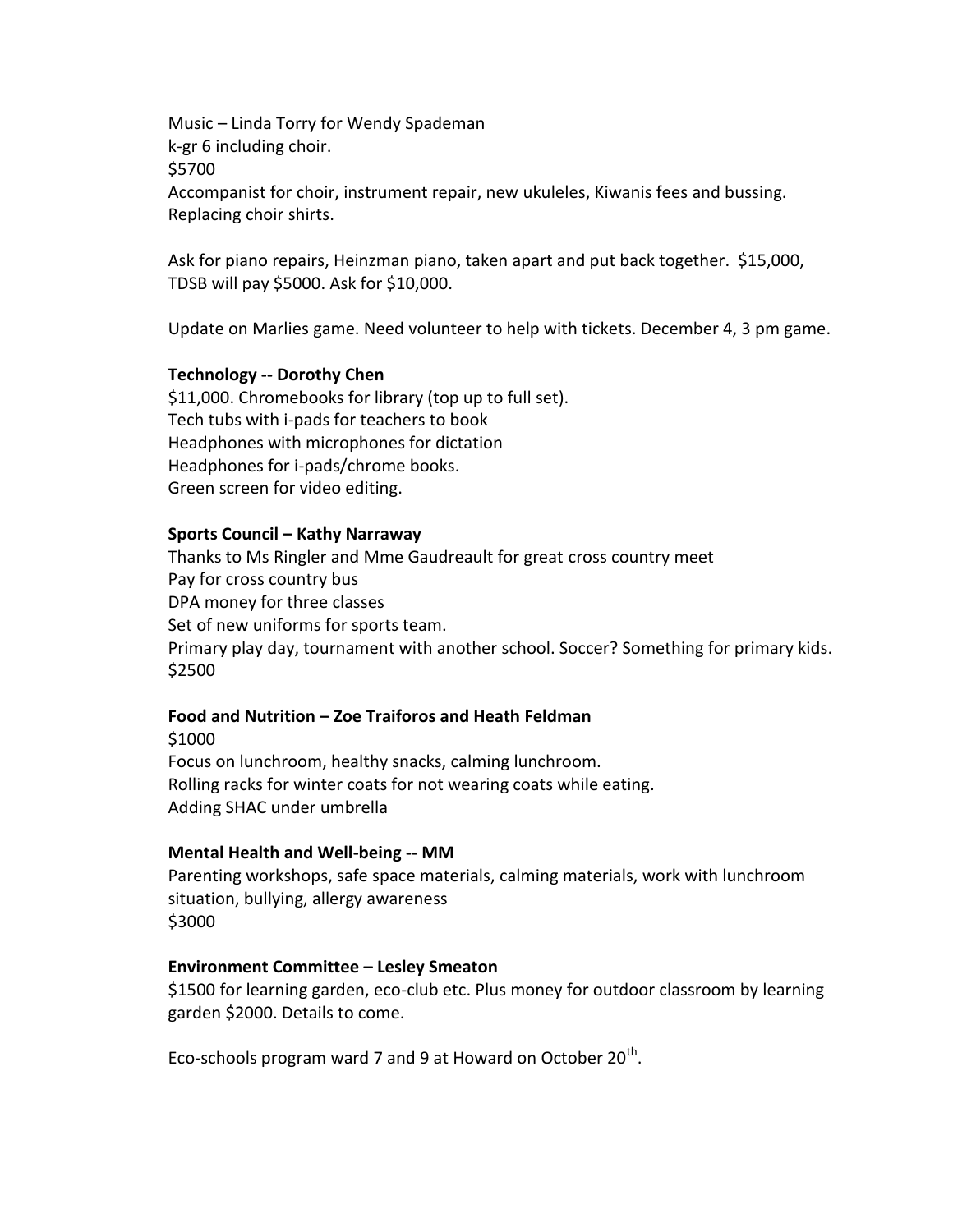# **STEM – Liz Phillips**

Building phase. New program. \$3800 request. Rachadi tech club/science club. STEM kits, robotics focus, older grades Hands-on science for younger kids, need parent volunteers. Makers kids idea. Wulf – electrical units. Primary and kindy reps – new science manipulatives. Scientist in classroom/engineer in class. \$200-300 per class.

# **Mental Health – MM**

# **7. Finance Update and Budget -- Tory Millar**

- 1. Review of School Council Spending Guidelines Adding Nutrition to priority area
- 2. Review of proposals presented to date, including reserve
- 3. Review Draft Budget

Big Four: Fall fete 31000, qsp 9250, pizza lunch 8500, dance-a-thon 4250 Small revenue from music fund (15,000 in, 13,000 out) Grant for operating, parent reaching out grant etc. Roughly \$76,000

Enhancements \$300 per full time teacher, \$150 for part time. New teacher requests. Spend \$79,000, can draw down 3000 from reserve of 14,000. Room to ask for more money later.

4. Discuss and Vote on Draft Budget

ZT: survey on lunchroom, split lunch vs all kids eat at once. May need new tables, \$2000 per table, likely need six tables. Need to get survey out before can ask for money.

AM: focus on math at ward 7 meeting. Math manipulatives? AM: More spending on mental health and sports, 1 per cent and 3 per cent, should be higher.

# **8. Reminders about School Council Spending**

- 1. No carry-over spending. If you do not spend the funds AND submit requests for disbursement by the end of the school year, the funds go back in to the general pot for next year.
- 2. Establish scheduled reports/updates from the big committees at the January, March, and May meetings (STEM, Arts, MHWB, Environment and Sports Committees). Updates to cover:
	- i) spend to date vs. budget